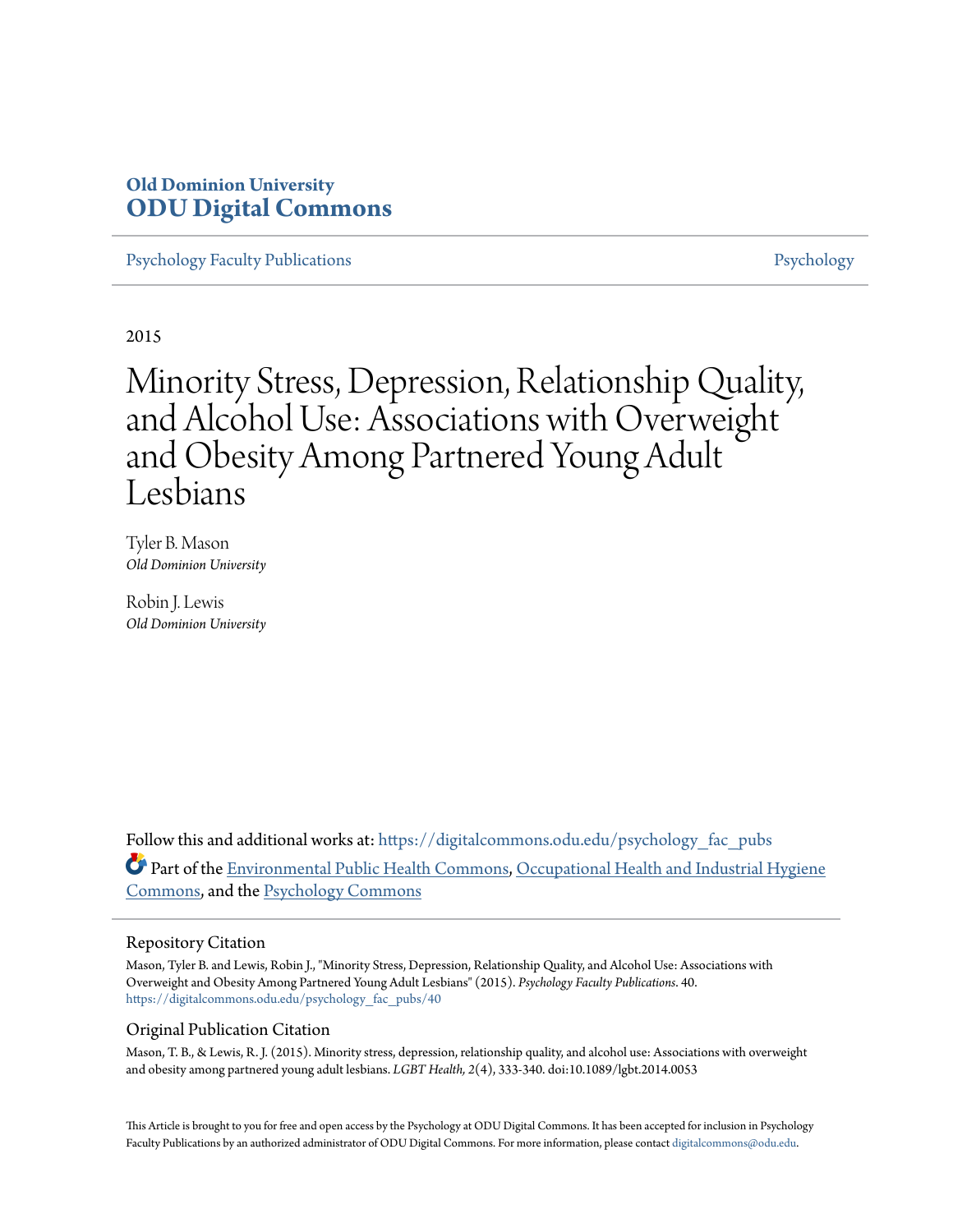# Minority Stress, Depression, Relationship Quality, and Alcohol Use: Associations with Overweight and Obesity Among Partnered Young Adult Lesbians

Tyler B. Mason, PhD<sup>1</sup> and Robin J. Lewis, PhD<sup>1,2</sup>

#### Abstract

**Purpose:** Although lesbian women are more likely to be obese compared to heterosexual women, relatively little research has examined correlates of overweight and obesity among lesbians. The purpose of this study was to examine the association of minority stress and depression, relationship quality, and alcohol-use variables to overweight and obesity among lesbians in relationships.

*Method:* Self-identified lesbians  $(n=737)$  in current relationships completed measures of demographics, minority stress, depressive symptoms, relationship variables, and alcohol use.

Results: Overweight and obesity were associated with more public identification as a lesbian, more depressive symptoms, increased heavy drinking, longer relationship length, and lower relationship consensus.

**Conclusion:** Health promotion and weight loss intervention programs for lesbians should incorporate psychological, relationship, and alcohol use components to reduce overweight and obesity among lesbians.

Key words: body mass index (BMI), lesbian, minority stress, obesity.

#### Introduction

OBESITY IS A SERIOUS HEALTH PROBLEM associated with a myriad of damaging conditions including hypertension, diabetes, cardiovascular disease, and cancer.<sup>1</sup> Populationbased studies demonstrate that lesbians are more likely to be obese compared to heterosexual women. $2-3$  Demographic characteristics typically associated with obesity in the general population (e.g., socioeconomic status, age, and race) are associated with obesity among lesbians as well.<sup>2,4–5</sup> Beyond these findings, little is known as to why lesbians are more likely to be obese and the limited research is primarily qualitative in nature. Importantly, partnership is associated with higher body mass index (BMI) among lesbians.<sup>6</sup> Therefore, it appears that lesbians are more likely to be obese, and partnered lesbians may have an even higher risk of obesity. This study examined variables that may be associated with overweight and obesity among partnered lesbians with the goal of increasing understanding of overweight and obesity among lesbians. The Institute of Medicine's (IOM) cross-cutting perspectives of lesbian, gay, bisexual, and transgender (LGBT) health guided the decision of variables to include in the study.<sup>7</sup> Specifically, we chose variables that represent the minority stress and social-ecological perspectives.<sup>7</sup>

#### Minority stress perspective

Minority stress includes discrimination, expectations of rejection due to minority status, and concealment of sexual identity. The 2011 IOM Report<sup>7</sup> called for research examining how minority stress is associated with health disparities among sexual minorities. A recent theoretical framework suggests that minority stress leads to unhealthy behaviors and negative physical health conditions through both adverse psychological and physiological stress responses.<sup>8</sup> Recent findings demonstrate an association between increased discrimination and overweight and obesity among lesbians.<sup>9</sup> Also, lesbians may engage in negative health behaviors to cope with minority stress and, in turn, these negative health

<sup>&</sup>lt;sup>1</sup>Department of Psychology, Old Dominion University, Norfolk, Virginia. 2 Virginia Consortium Program in Clinical Psychology, Norfolk, Virginia.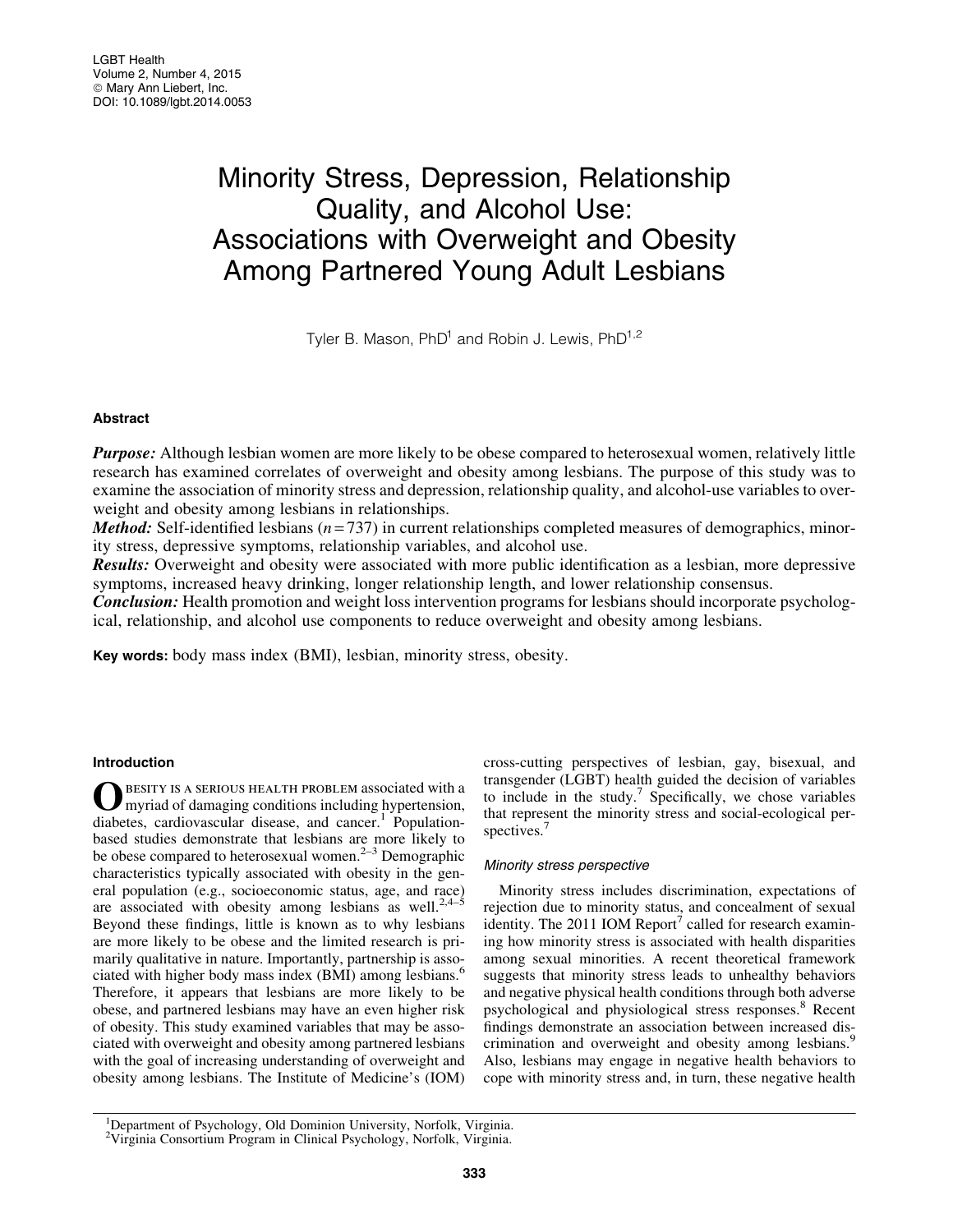behaviors are associated with overweight and obesity. For example in a study of lesbian and bisexual women, distal minority stressors (e.g., discrimination) were directly associated with increased binge eating.<sup>10</sup> Also, proximal minority stressors (i.e., internalized homophobia, stigma consciousness, and concealment of sexual identity) were associated with increased binge eating through maladaptive coping, social isolation, and negative affect.<sup>10</sup> Relatedly, in a qualitative study, lesbians mentioned that depression and minority stress interfered with their ability to eat healthy and exercise.<sup>11</sup> Taken together, these theoretical, quantitative, and qualitative findings suggest that minority stress and depression may be associated with obesity by promoting unhealthy eating behaviors.

#### Social-ecological perspective

The social-ecological perspective involves individual and interpersonal factors that may influence health. Two understudied individual and interpersonal factors that may be associated with overweight and obesity among lesbians include alcohol consumption and intimate relationships.

Alcohol consumption. Alcohol use and heavy drinking occur more frequently in young adult lesbians compared to older lesbians, yet we know little about the association between lesbians' alcohol use and weight. $12-13$  Among the general population, research is mixed on the degree to which alcohol consumption contributes to overweight and obesity. Specifically, one study reported an inverse relationship between alcohol consumption and BMI<sup>14</sup> and another study found an increased risk for weight gain associated with heavy drinking in women younger than 35 years.<sup>15</sup> Additionally, alcohol consumption appears to be a more important contributor to weight gain among individuals who consume a high-fat diet, and individuals who are overweight or obese.<sup>16</sup> In a study of lesbians specifically, current or former use of alcohol was not associated with BMI. $<sup>5</sup>$  Thus, it is im-</sup> portant to examine patterns of alcohol use (e.g., quantity, heavy drinking episodes) to determine whether they are differentially related to BMI among lesbians.

Relationship quality. Partnership is associated with weight gain among heterosexual women $17$  and with increased BMI among lesbians.<sup>6</sup> Researchers have also found that lesbians and their partners reported similar BMI, weight status, and weight concern.<sup>18</sup> Although relationship status appears to be an important correlate of overweight and obesity, specific aspects of lesbians' relationships (e.g., length, quality) have not been investigated.

#### The Current Study

Due to the paucity of literature regarding correlates of overweight and obesity among lesbians, and specifically partnered lesbians, the current study examined the associations of minority stress, depression, relationship quality, and alcoholuse variables with overweight and obesity. Our predictions were guided by the IOM's minority stress and social-ecological perspectives, the larger literature on heterosexual women, and the limited literature on lesbians. Minority stress (i.e., connection with the lesbian community, public identification as a lesbian, personal feelings about being a lesbian, and attitudes toward other lesbians) depressive symptoms, relationship quality (i.e., relationship satisfaction, relationship consensus, relationship cohesion, and relationship length), and alcohol consumption (i.e., drinking quantity, heavy drinking episodes, and hazardous alcohol use) were hypothesized to be associated with overweight and obesity among lesbians.

#### Method

#### **Participants**

Self-identified lesbians  $(n=814)$  were recruited from online panels established by several market research firms. Panel members are recruited by the market research firms in several ways (e.g., advertising on popular websites and e-mail or postal invitations) to complete surveys on a wide variety of topics. Potential participants were sent e-mail invitations to complete the survey. Eligibility requirements included self-identification as lesbian, age between 18 and 35 years old, in a romantic or dating relationship with another woman for at least three months, and physically seeing their partner at least once a month. Eligible participants received incentives, established by the online panel, for completing the survey.

Participants who chose ''Prefer not to answer'' for demographic variables  $(n=60)$  were removed from the sample. Underweight participants (BMI <18.5; *n* = 17) were also removed from the sample because underweight individuals constitute a separate at-risk group that should be investigated separately from normal weight individuals.<sup>19</sup> After these listwise deletions, the sample consisted of 737 lesbians. Patterns of missing data were examined: 9.09% of participants  $(n=67)$  were missing at least one value and .49% of total values were missing. The expectation-maximization (EM) algorithm was used to replace missing values. $20$ 

#### **Measures**

Demographic questionnaire. A demographic questionnaire gathered information about height, weight, age, race, education, income, number of children living in residence, and relationship length (years).

Body mass index. BMI is the most widely used measure of overweight and obesity among adults.<sup>21</sup> BMI was calculated with the standard formula (i.e.,  $BMI = weight (kg)/$ [height (m)]<sup>2</sup>) using participants' self-reported height and weight  $(kg/m<sup>2</sup>)$ . Researchers reported that using self-reported height and weight to calculate BMI is a reliable and valid way to generate  $BMI^{22}$ 

Lesbian Internalized Homophobia Scale Short Form (S-LIHS).<sup>23</sup> The 39-item S-LIHS was used to measure several dimensions of minority stress including connection with the lesbian community (e.g., ''Attending lesbian events and organizations is important to me;"  $\alpha$  = .87; 13-items), public identification as a lesbian (e.g., ''I am comfortable being an 'out' lesbian;"  $\alpha = .90$ ; 16-items), personal feelings about being a lesbian (e.g., ''I am proud to be a lesbian;''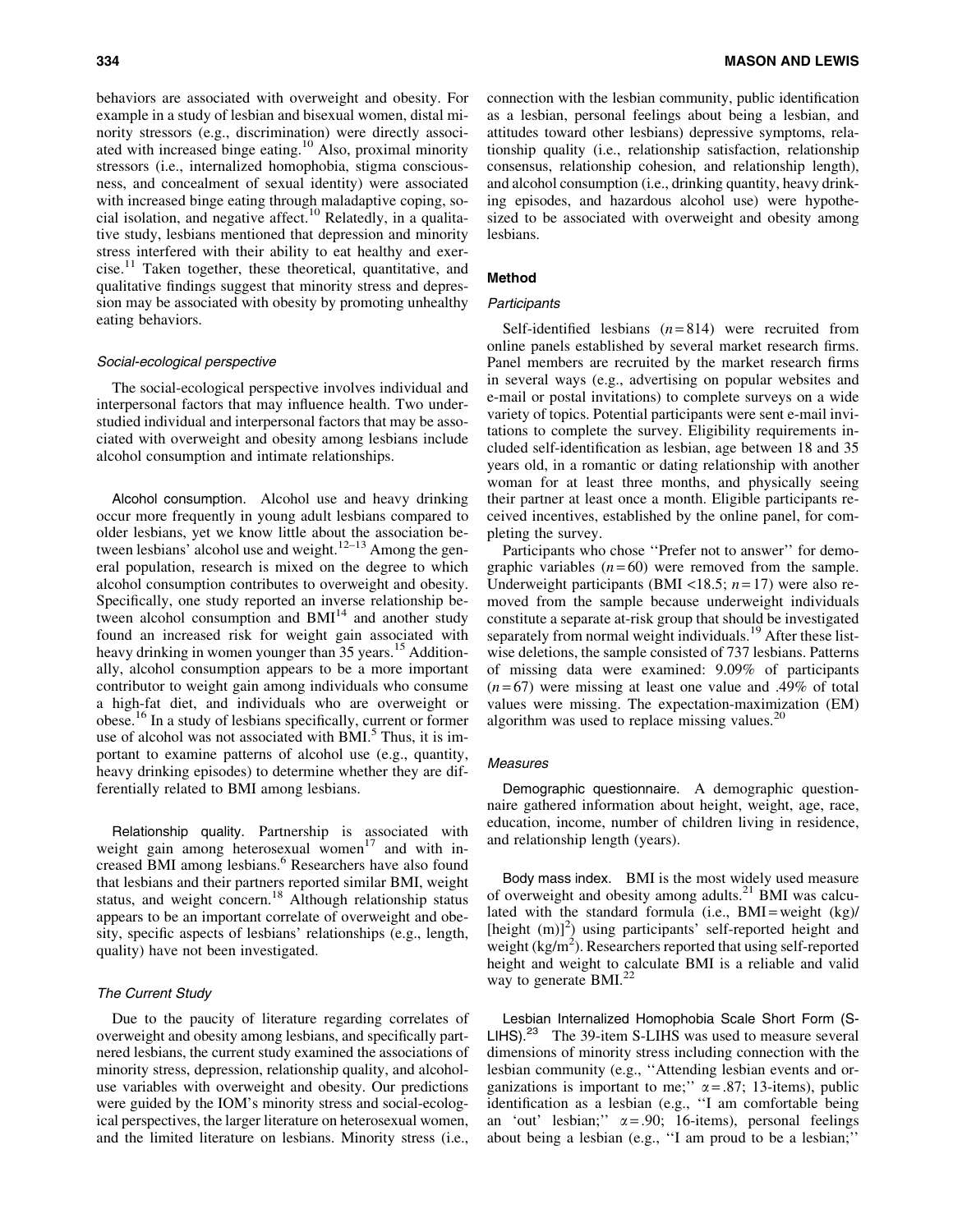$\alpha$  = .72; 6-items), and attitudes toward other lesbians (e.g., "Lesbians are too aggressive;"  $\alpha = .75$ ; 4-items). Higher scores represent less connection to the lesbian community, less openness about sexual orientation, more shame about being a lesbian, and more negative attitudes toward other lesbians. Previous research established the S-LIHS good reliability ( $\alpha$ s from .89–.95) and validity (positive association with depression and negative association with selfesteem). $^{23}$ 

Revised Dyadic Adjustment Scale (RDAS).<sup>24</sup> This 14item scale measures three dimensions of dyadic relationship experiences including consensus (''Indicate the approximate extent of agreement or disagreement between you and your partner on making major decisions;"  $\alpha = .75$ ), satisfaction ("How often do you and your partner quarrel?";  $\alpha = 81$ ), and cohesion (''Do you and your partner engage in outside interests together?;"  $\alpha = .73$ ). Consensus scores reflect partner agreement on various aspects such as religious beliefs, sex relations, or major decisions; satisfaction reflects overall relationship satisfaction; and cohesion reflects the extent to which partners work together and discuss ideas. The RDAS demonstrated adequate concurrent validity among couples.<sup>24</sup>

Center for Epidemiologic Studies Depression Scale (CES-D).<sup>25</sup> The 10-item CES-D short form assessed participants' depressive symptoms. Using response choices ranging from 0 (rarely or none of the time) to 3 (most or all of the time), participants reported how frequently they experienced 10 behaviors/thoughts (e.g., ''I felt that everything I did was an effort'' and ''I felt fearful'') during the past week. The CES-D has good psychometric properties.<sup>26</sup> The Cronbach's  $\alpha$  in the current study was .84.

Daily Drinking Questionnaire (DDQ).<sup>27</sup> Participants used a 7-day grid to provide the number of ''standard'' drinks typically consumed weekly over the past 90 days. A standard drink is defined as one 12 oz. beer,  $1 \frac{1}{2}$  oz. of liquor, or 5 oz. of wine. ''Drinking quantity'' was calculated as the sum of drinks reported weekly. ''Heavy drinking'' was calculated as the number of days that at least 4 or more drinks were consumed in one day.<sup>28</sup> Heavy drinking is similar to binge drinking; however, according to NIAAA,<sup>28</sup> for a drinking episode to be considered binge drinking, the four alcoholic drinks must be consumed in a two hour time period. Thus, binge drinking is considered heavy drinking, but heavy drinking is not necessarily binge drinking. Because all studies do not follow NIAAA definitional guidelines, there is some variation in the definition of binge and heavy drinking in the literature. The DDQ has convergent validity with other measures of alcohol use. $27,29$ 

Alcohol Use Disorders Identification Test (AUDIT).<sup>30</sup> The 10-item AUDIT was used to measure hazardous alcohol use. The first eight items are scored on a scale from 0 (never) to 4 (4 or more times a week) and the remaining two items are scored as 0 (no), 2 (yes, but not in the last year), and 4 (yes, during the last year). Higher scores reflect more hazardous alcohol use. The AUDIT was strongly associated with other measures of problematic drinking.<sup>31</sup> The Cronbach's  $\alpha$  in this study was 81.

#### **Results**

The mean BMI of the sample was  $28.34 \text{ kg/m}^2$  (SD = 7.61). Divided into weight categories, 310 (42%) participants were normal weight  $(18.5 \leq BMI \leq 24.9)$ , 190 (25.8%) were overweight  $(25 \leq BMI \leq 29.9)$ , and 237 (32.2%) were obese (BMI $\geq$ 30). Using cutoff criteria for the AUDIT  $(\text{score} \ge 8)$ , 131 (15%) participants met criteria for hazardous alcohol use. Table 1 displays descriptive information for study variables by weight group. Participants answered questions about three aspects of sexual orientation: sexual identity, sexual attraction, and past-year sexual behavior (see Table 1). Almost all participants identified as ''only lesbian'' or ''mostly lesbian'' reported they were attracted to ''only'' or ''mostly'' women and that they had sex with ''only women'' in the past year.

Multinomial logistic regression analyses were performed to examine predictors of overweight and obesity (see Table 2). Continuous predictors were standardized. In comparing normal weight lesbians to overweight lesbians, drinking quantity and relationship consensus were associated with less likelihood of being overweight and a graduate degree was marginally associated with greater likelihood of being overweight. In comparing normal weight lesbians to obese lesbians, drinking quantity, relationship consensus, and less public identification as a lesbian were associated with less likelihood of being obese while higher age, some college, depressive symptoms, relationship length, and heavy drinking were associated with greater likelihood of being obese. In comparing overweight lesbians to obese lesbians, depressive symptoms and relationship length were associated with greater likelihood of being obese; age and heavy drinking were marginally associated with likelihood of being obese; graduate school education was associated with less likelihood of being obese; and other race and less public identification as a lesbian were marginally associated with less likelihood of being obese.

A hierarchical linear regression was then performed to examine predictors of BMI (see Table 3). Race was dummy coded with Caucasian as the comparison group and education was dummy coded with bachelor's degree as the comparison group. Independent variables were added in four blocks. The first block included demographic variables, the second block included minority stressors and depression, the third block included relationship variables, and the fourth block included alcohol-use variables. We examined the variance inflation factor (VIF) to detect multicolinearity using a criterion of VIF  $>5.^{32}$  All VIF values were less than five with the highest value being 3.86. Thus, we determined that multicolinearity was not present.

Significance testing was done using 95% bias-corrected (BC) confidence intervals (CIs) generated from 2,000 bootstrap samples. If bootstrapped confidence intervals did not include 0 then the variable was significant. Each step explained additional variance in BMI and several variables in each step significantly predicted BMI. Step 1 (i.e., demographic variables) accounted for the largest portion of variance in BMI,  $R^2 = .11$ . The final model accounted for 18%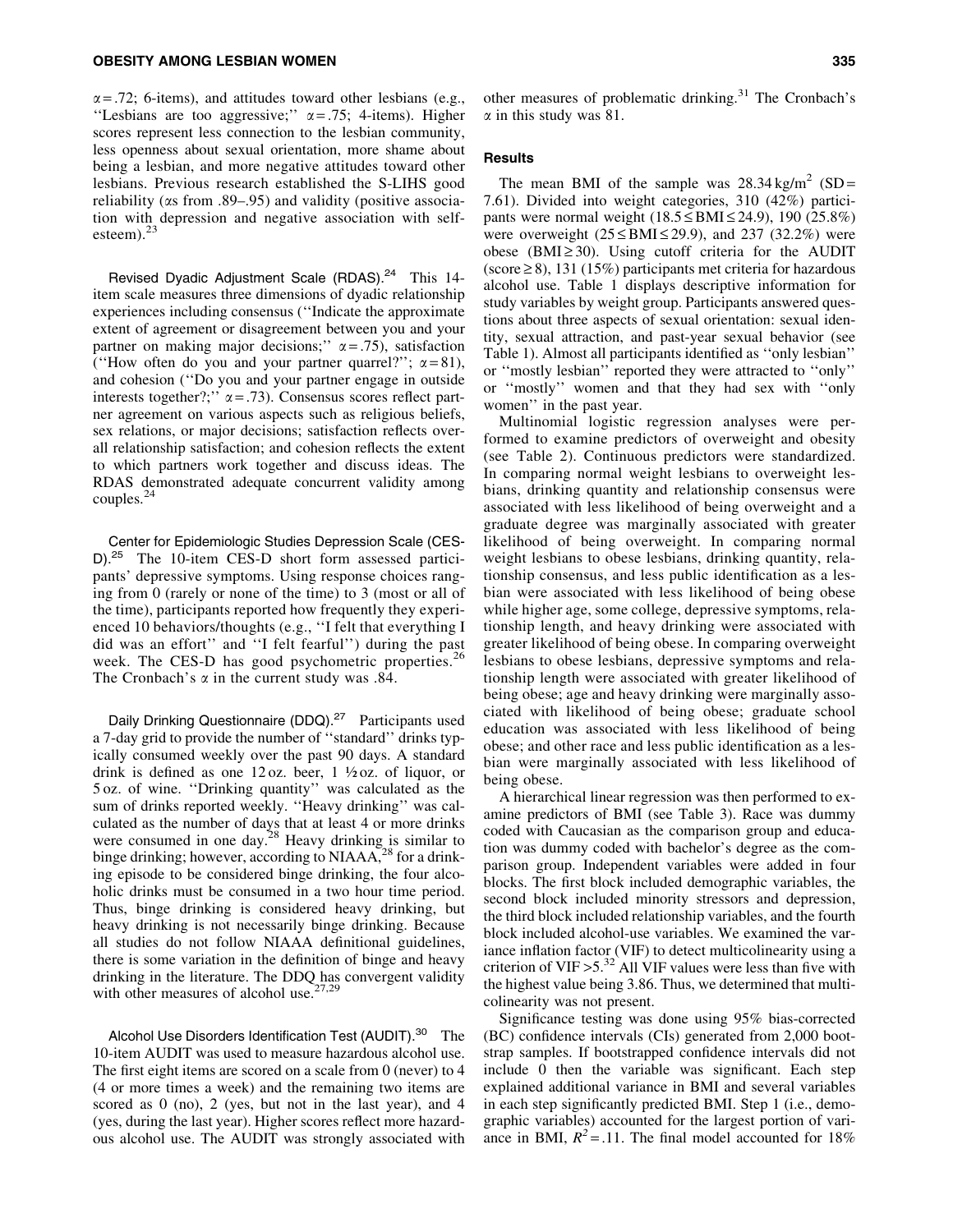|                               | Normal Weight<br>$(n=310)$ | Overweight<br>$(n=190)$ | <i>Obese</i><br>$(n=237)$ | Total Sample<br>$(n = 737)$ | F     | $\boldsymbol{p}$ |
|-------------------------------|----------------------------|-------------------------|---------------------------|-----------------------------|-------|------------------|
|                               | M(SD)                      | M(SD)                   | M(SD)                     | M(SD)                       |       |                  |
| Age                           | 28.50 (4.20)               | 28.94 (4.28)            | 29.71 (4.03)              | 29.00 (4.19)                | 5.66  | .004             |
| Connection to the             | 29.63 (11.48)              | 29.83 (11.65)           | 29.12 (12.17)             | 29.52 (11.74)               | .21   | 81               |
| Lesbian Community             |                            |                         |                           |                             |       |                  |
| Personal Identification       | 34.41 (15.47)              | 33.25 (15.95)           | 30.48 (14.66)             | 32.85 (15.42)               | 4.51  | .01              |
| as a Lesbian                  |                            |                         |                           |                             |       |                  |
| Personal Feelings             | 10.00(5.01)                | 9.86(4.80)              | 9.44(4.76)                | 9.78 (4.88)                 | .90   | .41              |
| as a Lesbian                  |                            |                         |                           |                             |       |                  |
| <b>Attitudes Toward</b>       | 13.00 (5.98)               | 13.23(6.10)             | 12.34 (5.96)              | 12.85(6.01)                 | 1.34  | .26              |
| Other Lesbians                |                            |                         |                           |                             |       |                  |
| Depressive Symptoms           | 6.66(5.12)                 | 6.85(5.11)              | 8.02(5.36)                | 7.15(5.22)                  | 5.02  | .007             |
| <b>Relationship Consensus</b> | 24.09 (3.73)               | 22.99 (4.15)            | 22.82 (4.42)              | 23.40 (4.11)                | 7.85  | < .001           |
| Relationship Satisfaction     | 15.89 (2.74)               | 15.72 (2.46)            | 15.63(2.71)               | 15.76 (2.66)                | .71   | .49              |
| Relationship Cohesion         | 12.70(3.21)                | 12.46 (2.91)            | 12.62(3.21)               | 12.61(3.13)                 | .35   | .71              |
| Relationship Length           | 3.47(2.97)                 | 3.46(3.08)              | 4.52(3.43)                | 3.80(3.19)                  | 8.90  | < .001           |
| Drinking Quantity             | 8.19 (8.39)                | 7.38(7.45)              | 6.87(8.49)                | 7.56(8.20)                  | 1.81, | .17              |
| Heavy Drinking                | .62(1.17)                  | .57(1.17)               | .60(1.14)                 | .60(1.16)                   | .09   | .91              |
| Hazardous Alcohol Use         | 5.02(4.23)                 | 5.36 (4.69)             | 4.61(4.54)                | 5.01(4.53)                  | 1.49  | .23              |
| Children                      | .20(60)                    | .25(.56)                | .40(0.83)                 | .27(.67)                    | 6.01  | .003             |
| Median Income <sup>a</sup>    | \$50,000-\$59,999          | \$60,000-\$74,999       | \$45,000-\$49,999         | \$50,000-\$59,999           |       |                  |
|                               | $n(\%)$                    | $n(\%)$                 | $n(\%)$                   | $n(\%)$                     | χ     | $\boldsymbol{p}$ |
| Race                          |                            |                         |                           |                             |       |                  |
| White                         | 248 (80.0%)                | 146 (76.8%)             | 189 (79.7%)               | 583 (79.1%)                 | 5.21  | .52              |
| <b>Black</b>                  | 28 (9.0%)                  | 23 (12.2%)              | 30 (12.7%)                | 81 (11.0%)                  |       |                  |
| Asian                         | 18 $(5.8\%)$               | 9(4.7%)                 | 11 $(4.6\%)$              | 38 (5.2%)                   |       |                  |
| Other                         | $16(5.2\%)$                | $12(6.3\%)$             | $7(3.0\%)$                | 35 (4.7%)                   |       |                  |
| Education                     |                            |                         |                           |                             |       |                  |
| High School                   | $10(3.2\%)$                | 11 $(5.8\%)$            | 18 $(7.6%)$               | 39 (5.3%)                   | 28.54 | < .001           |
| Some College                  | 82 (26.5%)                 | 54 (28.4%)              | 96 (40.5%)                | 232 (31.5%)                 |       |                  |
| Bachelor's Degree             | 134 (43.2%)                | 62(32.6%)               | 80 (33.8%)                | 276 (37.4%)                 |       |                  |
| Graduate Degree               | 84 (27.1%)                 | 63 (33.2%)              | 43 (18.1%)                | 190 (25.8%)                 |       |                  |
| Community                     |                            |                         |                           |                             |       |                  |
| Urban                         | 135 (43.7%)                | 82 (43.2%)              | 84 (35.4%)                | 301 (40.9%)                 | 11.30 | .02              |
| Suburban                      | 152 (49.2%)                | 90 (74.4%)              | 117 $(49.4\%)$            | 359 (48.8%)                 |       |                  |
| Rural                         | $22(7.1\%)$                | 18 $(9.4\%)$            | 36 (15.2%)                | 76 (10.3%)                  |       |                  |
|                               |                            |                         |                           |                             |       |                  |
| Sexual Identity               |                            | 132 (69.5%)             | 178 (75.1%)               | 540 (73.3%)                 | 4.75  | .31              |
| Only lesbian                  | 230 (74.2%)                |                         |                           |                             |       |                  |
| Mostly lesbian                | 75 (24.2%)                 | 57 (30.0%)              | 54 (22.8%)                | 186 (25.2%)                 |       |                  |
| Other                         | $5(1.6\%)$                 | $1(.5\%)$               | $5(2.1\%)$                | 11 $(1.5\%)$                |       |                  |
| Sexual Attraction             |                            |                         |                           |                             |       |                  |
| Only women                    | 182 (58.7%)                | $110(57.9\%)$           | 138 (58.2%)               | 430 (58.3%)                 | 5.69  | .22              |
| Mostly women                  | 120 (40.0%)                | 80 $(42.1\%)$           | 99 (41.8%)                | 303 (41.1%)                 |       |                  |
| Prefer not to answer          | $4(1.3\%)$                 |                         |                           | $4(.5\%)$                   |       |                  |
| Sexual Behavior (past year)   |                            |                         |                           |                             |       |                  |
| Only women                    | 303 (97.7%)                | 180 (94.8%)             | 228 (96.3%)               | 711 (96.5%)                 | 6.66  | .35              |
| Women and men                 | $6(2.0\%)$                 | 9(4.7%)                 | 6(2.5%)                   | 21 $(2.8\%)$                |       |                  |
| No one                        |                            | $1(.5\%)$               | $2(.8\%)$                 | $3(0.4\%)$                  |       |                  |
| Prefer not to answer          | $1(.3\%)$                  |                         | $1(0.4\%)$                | 2(.3%)                      |       |                  |

Table 1. Sample Characteristics of Lesbians by Weight Group

<sup>a</sup>Income included 17 different categories: less than \$15,000; \$15,000 to \$19,999; \$20,000 to \$24,999; \$25,000 to \$29,999; \$30,000 to \$34,999; \$35,000 to \$39,999; \$40,000 to \$44,999; \$45,000 to \$49,999; \$50,000 to \$59,999; \$60,000 to \$74,999; \$75,000 to \$84,999; \$85,000 to \$99,999; \$100,000 to \$124,999; \$125,000 to \$149,999; \$150,000 to \$174,999; \$175,000 to \$199,999; \$200,000 and above.

of the variance in BMI among lesbians. In terms of demographic variables, participants who were older, earning a lower income, and with some college education reported higher BMIs while graduate education was associated with a lower BMI. Participants who were less comfortable being open about their sexual orientation reported a lower BMI whereas depressive symptoms were associated with a greater BMI. Increased relationship length and experiencing less agreement with partners were associated with a higher BMI. Finally, lesbians who consumed more alcohol reported a lower BMI whereas heavy drinking was associated with a higher BMI.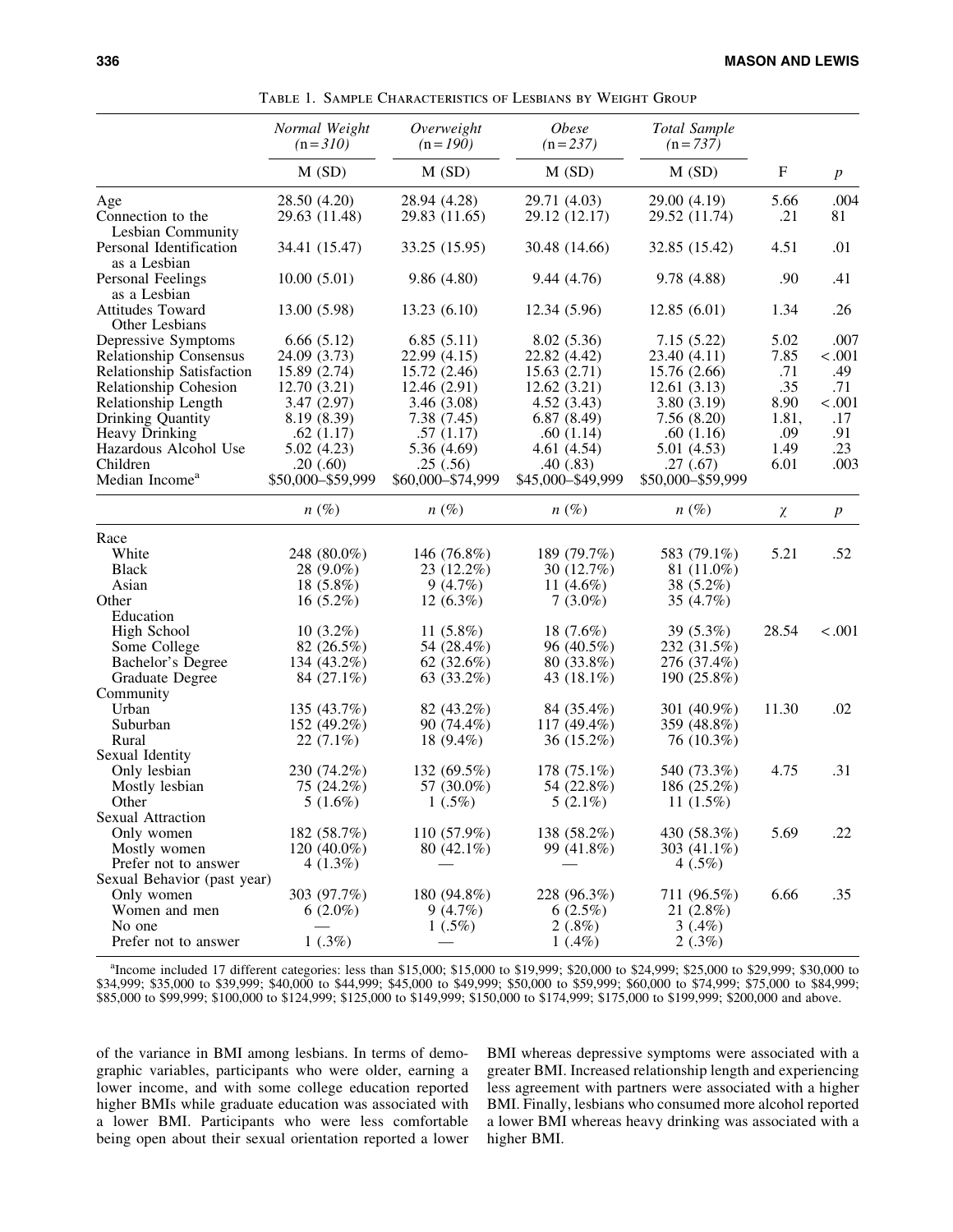|                                        |                                        | AOR (95% CI)                      |                                  |
|----------------------------------------|----------------------------------------|-----------------------------------|----------------------------------|
|                                        | Normal Weight<br><i>vs.</i> Overweight | Normal Weight<br><i>vs. Obese</i> | Overweight<br><i>vs. Obese</i>   |
| Age, in Years                          | $1.18$ $(.94, 1.48)$                   | $1.51$ $(1.20, 1.88)$ *           | 1.24 $(.97, 1.60)^{\dagger}$     |
| Income                                 | $1.00$ $(.79, 1.24)$                   | $.84$ $(.68, 1.05)$               | $.92$ $(.71, 1.19)$              |
| Education                              |                                        |                                   |                                  |
| High School                            | 2.21(.85, 5.77)                        | $1.96$ $(.79, 4.90)$              | .85(.34, 2.09)                   |
| Some College                           | $1.46$ (.89, 2.39)                     | $2.00$ $(1.27, 3.17)^*$           | $1.35$ $(.80, 2.31)$             |
| <b>Bachelor Degree</b>                 | 1.00                                   | 1.00                              | 1.00                             |
| Graduate Degree                        | $1.57$ (.99, 2.49) <sup>†</sup>        | $.68$ $(.42, 1.11)$               | $.42$ $(.24, .73)*$              |
| Race                                   |                                        |                                   |                                  |
| Caucasian                              | 1.00                                   | 1.00                              | 1.00                             |
| African American                       | $1.58$ $(.84, 2.97)$                   | $1.39$ $(.74, 2.59)$              | $.94$ $(.48, 1.80)$              |
| Asian American                         | $1.01$ (.43, 2.37)                     | $.88$ $(.38, 2.03)$               | .90(.34, 2.39)                   |
| Other                                  | $1.50$ (.66, 3.41)                     | $.55$ $(.20, 1.46)$               | $.40$ $(.14, 1.14)$ <sup>'</sup> |
| Children                               | $1.06$ $(.85, 1.31)$                   | 1.17(0.96, 1.42)                  | $1.12$ (.91, 1.38)               |
| Public Identification as a Lesbian     | $.87 \; (.68, 1.11)$                   | $.68(.53, .88)$ *                 | $.79$ $(.60, 1.04)^T$            |
| Connection to Lesbian Community        | $1.04$ $(.84, 1.31)$                   | $1.03$ $(.83, 1.29)$              | $1.01$ $(.79, 1.30)$             |
| Personal Feelings as a Lesbian         | $.94$ $(.73, 1.21)$                    | $1.01$ $(.78, 1.31)$              | $1.10$ $(.81, 1.48)$             |
| <b>Attitudes Toward Other Lesbians</b> | $1.10$ (.88, 1.38)                     | $1.00$ $(.80, 1.26)$              | $.92$ $(.70, 1.19)$              |
| Depressive Symptoms                    | .95(.76, 1.19)                         | $1.29$ $(1.05, 1.58)^*$           | $1.32$ $(1.04, 1.69)^*$          |
| Relationship Length                    | $.92$ $(.73, 1.15)$                    | $1.25$ $(1.02, 1.53)^*$           | $1.39(1.10, 1.77)^*$             |
| <b>Relationship Consensus</b>          | $.66$ $(.52, .85)^*$                   | $.65(.51, .83)*$                  | $.96$ $(.75, 1.23)$              |
| Relationship Satisfaction              | $1.12$ $(.88, 1.42)$                   | 1.17(0.93, 1.48)                  | $1.06$ $(.82, 1.37)$             |
| Relationship Cohesion                  | $1.05$ $(.85, 1.29)$                   | $1.14$ $(.92, 1.40)$              | $1.05$ $(.83, 1.33)$             |
| Drinking Quantity                      | $.68$ $(.47, .99)$ *                   | $.55(.37, .82)^*$                 | $.84$ (.56, 1.26)                |
| Heavy Drinking                         | 1.15(0.81, 1.63)                       | $1.57$ $(1.10, 2.23)^*$           | $1.47$ (.99, 2.17) <sup>T</sup>  |
| Hazardous Alcohol Use                  | $1.21$ (.94, 1.56)                     | $.98$ $(.75, 1.29)$               | .58(.31, 1.08)                   |

Table 2. Predictors of Overweight and Obesity Among Lesbians

 $*_{p}$  < .05;  $\dagger_{p}$  < .10.

AOR, adjusted odds ratio; CI, confidence interval.

Table 3. Predictors of BMI Among Lesbians with Bootstrapped Confidence Intervals

|                                        | B        | $\beta$ | CI               | $\boldsymbol{R}$ | $R^2$ | $\mathbf{F}$ | p    |
|----------------------------------------|----------|---------|------------------|------------------|-------|--------------|------|
| Step 1                                 |          |         |                  | .33              | .11   | 9.77         | .001 |
| Age                                    | $.32*$   | .18     | [.17, .49]       |                  |       |              |      |
| Income                                 | $-.21*$  | $-.11$  | $[-.36, -.07]$   |                  |       |              |      |
| High School                            | .55      | .02     | $[-1.63, 2.66]$  |                  |       |              |      |
| Some College                           | $2.72*$  | .17     | [1.30, 4.26]     |                  |       |              |      |
| Graduate Degree                        | $-1.30*$ | $-.08$  | $[-2.43, -0.09]$ |                  |       |              |      |
| African American                       | 1.90     | .08     | $[-.01, 3.89]$   |                  |       |              |      |
| Asian American                         | $-.27$   | $-.01$  | $[-2.60, 2.34]$  |                  |       |              |      |
| Other                                  | $-1.22$  | $-.03$  | $[-3.64, 1.14]$  |                  |       |              |      |
| Children                               | .45      | .04     | $[-.38, 1.21]$   |                  |       |              |      |
| Step 2                                 |          |         | .36              | .13              | 7.71  | .001         |      |
| Public Identification as a Lesbian     | $-.08*$  | $-.16$  | $[-.12, -04]$    |                  |       |              |      |
| Connection to Lesbian Community        | .01      | .02     | $[-.05, .07]$    |                  |       |              |      |
| Personal Feelings as a Lesbian         | .06      | .04     | $[-.11, .21]$    |                  |       |              |      |
| <b>Attitudes Toward Other Lesbians</b> | $-.01$   | $-.01$  | $[-.12, .08]$    |                  |       |              |      |
| Depressive Symptoms                    | $.14*$   | .09     | [.01, .26]       |                  |       |              |      |
| Step 3                                 |          |         |                  | .40              | .16   | 7.54         | .001 |
| Relationship Length                    | $.28*$   | .12     | [.09, .48]       |                  |       |              |      |
| <b>Relationship Consensus</b>          | $-.30*$  | $-.16$  | $[-.46, -.14]$   |                  |       |              |      |
| Relationship Satisfaction              | .09      | .03     | $[-.17, .33]$    |                  |       |              |      |
| Relationship Cohesion                  | .08      | .03     | $[-.11, .26]$    |                  |       |              |      |
| Step 4                                 |          |         |                  | .42              | .18   | 7.35         | .001 |
| Drinking Quantity                      | $-.17*$  | $-.19$  | $[-.37, -01]$    |                  |       |              |      |
| Heavy Drinking                         | $1.06*$  | .16     | [.18, 2.08]      |                  |       |              |      |
| Hazardous Alcohol Use                  | $-.14$   | $-.08$  | $[-.31, .04]$    |                  |       |              |      |
|                                        |          |         |                  |                  |       |              |      |

B,  $\beta$ , and CI results are presented for the full model; *R*,  $R^2$ , *F*, and *p*-values are for each step.

\*Significance based on 95% bootstrapped CI.

Statistically significant values are highlighted in bold.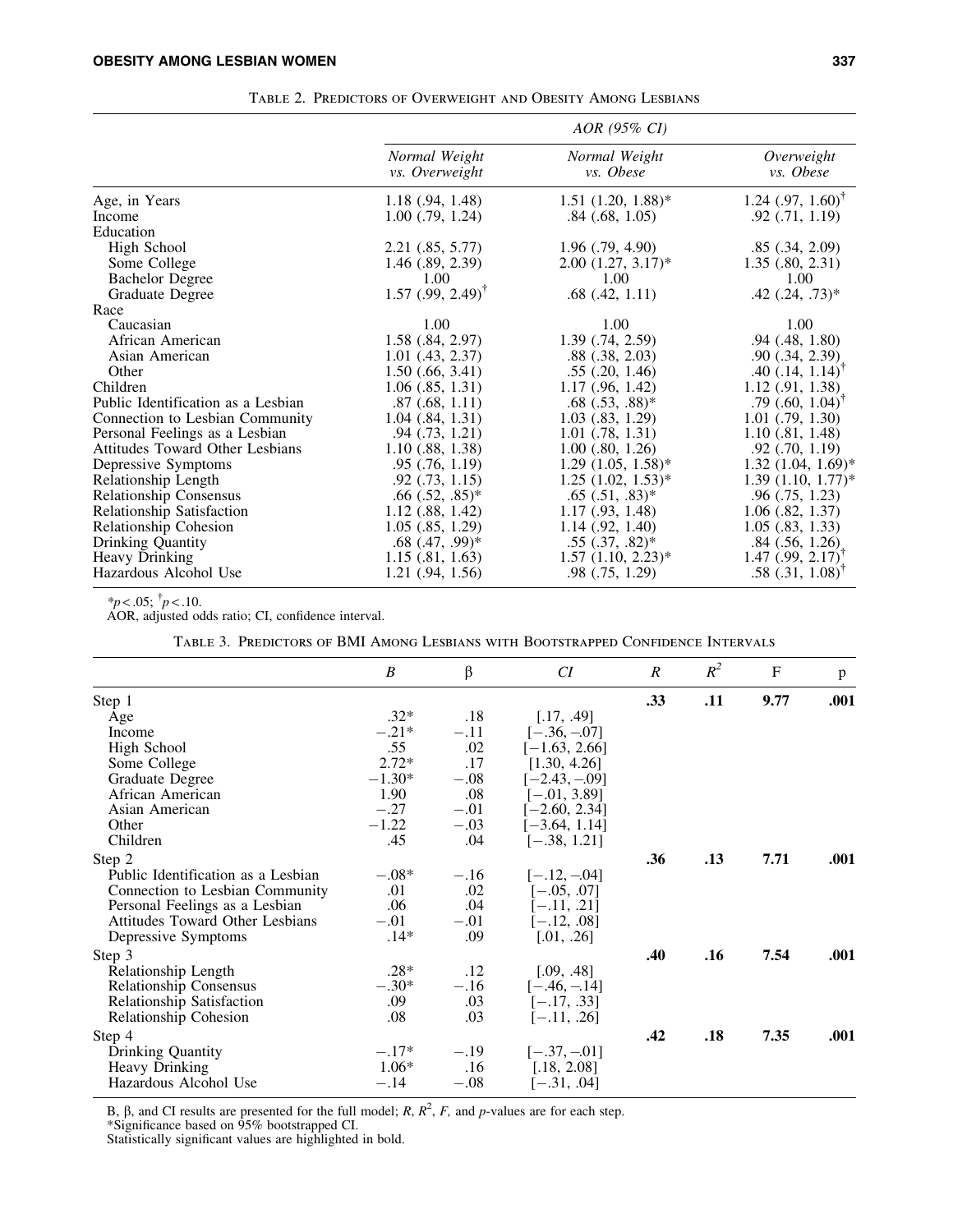#### **Discussion**

This study examined the multivariate relationship between minority stress and depressive symptoms, relationship quality, alcohol use and overweight, obesity, and BMI among partnered lesbians. As expected, and consistent with previous research with lesbians, $\frac{2}{3}$  increased age, lower income, and lower educational attainment were risk factors for increased BMI, and obesity. However, demographic variables were not associated with overweight.

#### Minority stress, depressive symptoms, and overweight, obesity, and BMI

Depressive symptoms were associated with increased BMI and being obese. In previous qualitative research, lesbians mentioned that depressive symptoms negatively impacted their ability to eat healthy and exercise.<sup>11</sup> Previous quantitative findings also confirmed an association between depressive symptoms and increased binge eating in lesbian and bisexual women.<sup>10</sup> Thus, it is possible that depressive symptoms may be associated with increased BMI through negative eating behaviors such as binge eating. In the current study, the only minority stressor associated with overweight or obesity was public identification as a lesbian such that more openness about sexual identity was associated with a higher BMI and likelihood of being obese. Previous research suggests that larger bodies may be acceptable in lesbians' social groups and relationships, potentially contributing to the high prevalence of obesity among lesbians.<sup>6,33</sup>

The relationship between minority stress and overweight and obesity is likely very complex. For example, minority stress may be associated with overweight and obesity through mediating variables of body image, or internalization of cultural ideals regarding beauty and thinness. Perhaps lesbians who are less ''out,'' or feel more discomfort about being a lesbian may not internalize the lesbians' cultural ideals of a larger body or may actively work to not look like her perception of a ''stereotypical lesbian woman.'' Furthermore, minority stress may be associated with negative eating behaviors used to cope with stress that may lead to weight gain over a longer period of time.

#### Relationship quality and overweight, obesity, and BMI

Previous research demonstrates that being in a relationship is associated with increased BMI in both heterosexuals<sup>17</sup> and lesbians.<sup>6</sup> The results of the current study add that longer relationships and relationships low in perceived consensus (i.e., partner agreement) are also associated with overweight and obesity. It is possible that being in a relationship may be associated with more unhealthy behaviors such as eating out or lack of physical activity, $6$  which may lead to increased weight gain over a longer relationship period. In addition, lesbians report that their partner is influential on their eating and physical activity behaviors.<sup>6</sup> Furthermore, lesbians report having a similar BMI and weight status as their partner.<sup>18</sup> The precise mechanism by which consensus is related to overweight and obesity is not discernible from our findings. Perhaps BMI benefits result specifically from relationship consensus about health promotion activities, physical exercise, and weight. Overall, our results demonstrate that lesbians' relationships may be important in influencing health behaviors and point to the need to understand why longer relationships and lower consensus are associated with overweight and obesity.

#### Alcohol use and overweight, obesity, and BMI

Consistent with previous research among heterosexual men and women,  $1^{4-15}$  drinking quantity was associated with lower BMI and lower likelihood of being obese. In contrast, heavy drinking was associated with a higher BMI and higher likelihood of being obese. As others have suggested, $14-15$  drinking alcohol may lower lesbians' risk for overweight and obesity unless they engage in heavy and/or binge drinking. In a previous population-based study, heterosexual men and women reporting 1–2 drinks per day were less likely to be obese. However, those reporting heavy drinking (i.e., five or more drinks per day) were more likely to be obese.<sup>34</sup> Evidence suggests that low daily alcohol consumption (i.e., 1–2 drinks a day) is a protective factor for a myriad of health conditions including obesity.<sup>35</sup> The explanation of why heavy drinking is a risk factor for obesity is not known, but researchers have hypothesized that unhealthy eating behaviors associated with heavy drinking may explain the heavy drinking-obesity relationship.<sup>36</sup> Additionally, a recent study found that binge drinking induces insulin resistance in rats, $37$  which in turn, could lead to increased risk for obesity.<sup>38</sup> Ultimately, increased heavy drinking among lesbians, compared to heterosexual women,  $39-40$  may partially explain disparities in obesity.

#### Limitations

Lesbians are a difficult population to recruit for research due to challenges associated with defining this population (i.e., a variety of identity labels or no identity labels) and possible reluctance of lesbian, gay, bisexual, and transgender individuals to disclose their sexual identity to researchers.<sup>41</sup> Also, lesbians in this sample were recruited online, were generally open about their sexual orientation, and self-reported their height and weight. Thus, the degree to which these results generalize to other samples of lesbians, bisexual women, and those who are less open about their sexual orientation must be determined in future research. Although all of the measures used in the study had Cronbach's alphas  $\geq$ .70, the lower relative reliabilities of some of the measures may have contributed to difficulty finding existing associations between variables.

#### Conclusion

Since our results are based on cross-sectional data, future longitudinal studies are needed to determine the impact of minority stress, depressive symptoms, relationship quality, and alcohol use on weight gain and change in BMI over time. Eating behaviors and physical activity may serve as potential mediators of the relationship between minority stress, depressive symptoms, relationship variables, and BMI. Delineating how eating behaviors and physical activity relate to depressive symptoms, minority stress, and lesbians' relationships will provide tangible areas for researchers and health professionals to include in treatment and intervention programs for lesbians.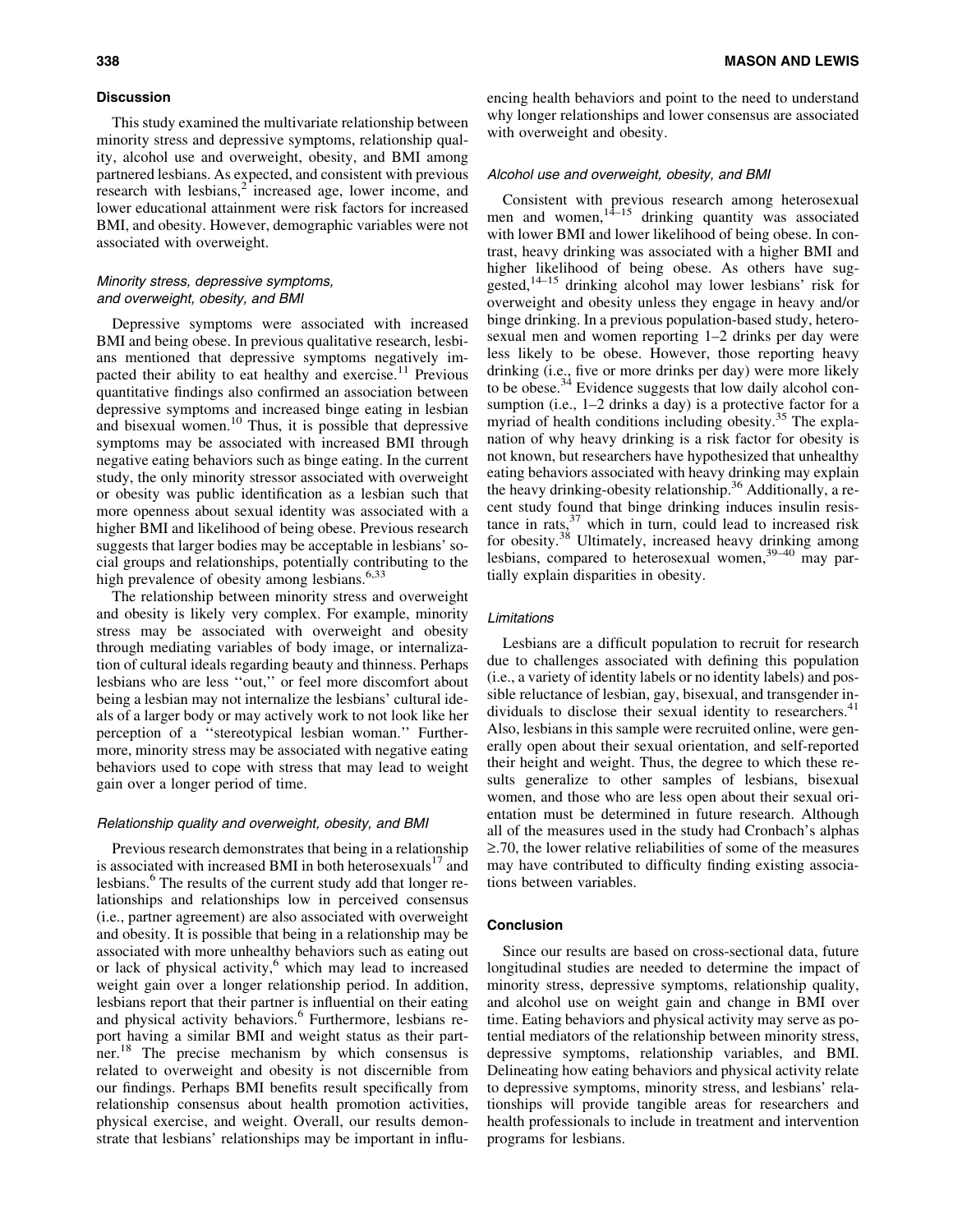#### Acknowledgments

Research reported in this publication was supported by the National Institute on Alcohol Abuse and Alcoholism of the National Institutes of Health under award number R15AA020424 to author RJL (PI). The content is solely the responsibility of the authors and does not necessarily represent the official views of the National Institutes of Health.

The Harris Interactive Service Bureau (HISB) was responsible solely for the data collection in this study. The authors were responsible for the study's design, data analysis, reporting the data, and data interpretation.

#### Author Disclosure Statement

No competing financial interests or other conflicts of interest exist.

#### **References**

- 1. Cecchini M, Sassi F, Lauer JA, et al.: Chronic Diseases: Chronic diseases and Development 3: Tackling of unhealthy diets, physical inactivity, and obesity: Health effects and cost-effectiveness. Lancet 2010;376:1775–1784.
- 2. Boehmer U, Bowen DJ, Bauer GR: Overweight and obesity in sexual-minority women: Evidence from population-based data. Am J Public Health 2007;97:1134–1140.
- 3. Conron KJ, Mimiaga MJ, Landers SJ: A population-based study of sexual orientation identity and gender differences in adult health. Am J Public Health 2010;100:1953– 1960.
- 4. Aaron DJ, Hughes TL: Association of childhood sexual abuse with obesity in a community sample of lesbians. Obesity 2007;15:1023–1028.
- 5. Yancey AK, Cochran SD, Corliss HL, Mays VM: Correlates of overweight and obesity among lesbian and bisexual women. Prev Med 2003;36:676–683.
- 6. Thayer AN: Community matters: The exploration of overweight and obesity within the lesbian population (dissertation). Blacksburg, VA: Virginia Polytechnic Institute, 2010.
- 7. Institute of Medicine (IOM): The Health of Lesbian, Gay, Bisexual, and Transgender People: Building a Foundation for Better Understanding. Washington, D.C.: The National Academies Press, 2011.
- 8. Lick DJ, Durso LE, Johnson KL: Minority stress and physical health among sexual minorities. Perspect Psychol Sci 2013;8:521–548.
- 9. Mereish EH: The Weight of Discrimination: The relationship between heterosexist discrimination and obesity among lesbian women. Psychol Sex Orientat Gend Divers 2014;1:356–360.
- 10. Mason TB, Lewis RJ: Minority stress and binge eating among lesbian and bisexual women. J Homosex 2015;62: 971–992.
- 11. Roberts SJ, Stuart-Shor EM, Oppenheimer RA: Lesbians' attitudes and beliefs regarding overweight and weight reduction. J Clin Nurs 2010;19:1986–1994.
- 12. Austin EL, Irwin JA: Age differences in the correlates of problematic alcohol use among Southern lesbians. J Stud Alcohol Drugs 2010;71:295–298.
- 13. Gruskin EP, Hart S, Gordon N, Ackerson L: Patterns of cigarette smoking and alcohol use among lesbians and bisexual women enrolled in a large health maintenance organization. Am J Public Health 2001;91:976–979.
- 14. Gearhardt AN, Corbin WR: Body mass index and alcohol consumption: Family history of alcoholism as a moderator. Psychol Addict Behav 2009;23:216–225.
- 15. Wannamethee SG, Field AE, Colditz GA, Rimm EB: Alcohol intake and 8-year weight gain in women: A prospective study. Obes Res 2004;12:1386–1396.
- 16. Suter PM, Tremblay A: Is alcohol consumption a risk factor for obesity? Crit Rev Cl Lab Sci 2005;42:197–227.
- 17. Brown WJ, Hockey R, Dobson AJ: Effects of having a baby on weight gain. Am J Prev Med 2010;38:163–170.
- 18. Markey CN, Markey PM: Weight disparities between female same-sex romantic partners and weight concerns: Examining partner comparison. Psychol Women Quart 2013; 37:469–477.
- 19. Flegal KM, Graubard BI, Williamson DF, Gail MH: Excess deaths associated with underweight, overweight, and obesity. J Amer Med Assoc 2005;293:1861–1867.
- 20. Dempster AP, Laird NM, Rubin DB: Maximum likelihood from incomplete data via the EM algorithm. J R Stat Soc 1977;39:1–38.
- 21. Romero-Corral A, Somers VK, Sierra-Johnson J, et al.: Accuracy of body mass index in diagnosing obesity in the adult general population. Int J Obesity 2008;32:959– 966.
- 22. McAdams MA, Dam RM, Hu FB: Comparison of selfreported and measured BMI as correlates of disease markers in U.S. adults. Obesity 2007;15:188.
- 23. Piggot M: Double jeopardy: Lesbians and the legacy of multiple stigmatised identities. Hawthorn, Australia: Swinburne University of Technology, 2004.
- 24. Busby DM, Christensen C, Crane DR, Larson JH: A revision of the Dyadic Adjustment Scale for use with distressed and nondistressed couples: Construct hierarchy and multidimensional scales. J Marital Fam Ther 1995;21: 289–308.
- 25. Andresen EM, Malmgren JA, Carter WB, Patrick DL: Screening for depression in well older adults: Evaluation of a short form of the CES-D (Center for Epidemiologic Studies Depression Scale). Am J Prev Med 1994;10: 77–84.
- 26. Cole JC, Rabin AS, Smith TL, Kaufman AS: Development and validation of a Rasch-derived CES-D short form. Psychol Assess 2004;16:360–372.
- 27. Collins RL, Parks GA, Marlatt GA: Social determinants of alcohol consumption: The effects of social interaction and model status on the self-administration of alcohol. J Consult Clin Psych 1985;53:189–200.
- 28. National Institute of Alcohol Abuse and Alcoholism: Moderate & binge drinking. Available at http://www.niaaa.nih .gov/alcohol-health/overview-alcohol-consumption/moderatebinge-drinking Accessed September 24, 2014.
- 29. Collins RL, Lapp WM: The Temptation and Restraint Inventory for measuring drinking restraint. Brit J Addict 1992;87:625–633.
- 30. Saunders JB, Aasland OG, Babor TF, et al.: Development of the alcohol use disorders identification test (AUDIT): WHO collaborative project on early detection of persons with harmful alcohol consumption-II. Addiction 1993;88:791– 804.
- 31. Hays RD, Merz JF, Nicholas R: Response burden, reliability, and validity of the CAGE, Short MAST, and AUDIT alcohol screening measures. Behav Res Methods 1995;27: 277–280.